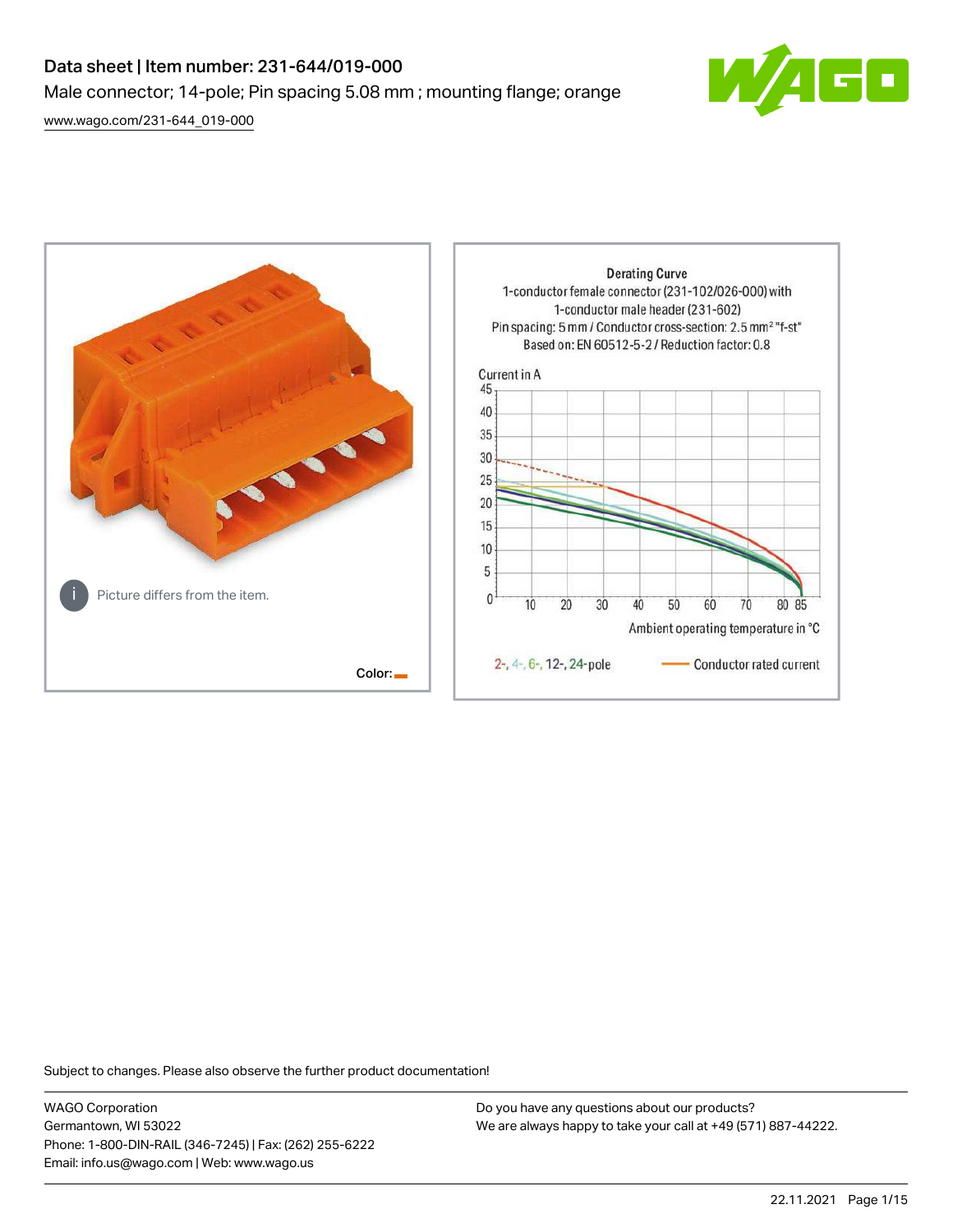



```
L = (pole no. -1) x pin spacing +8.2 mm
```
 $L_3 = L - 0.2$  mm

```
L_4 = L3 + 5.8 mm
```

```
L_{\rm g} = L3 + 11.8 mm
```
## Item description

- $\blacksquare$ Universal connection for all conductor types
- Easy cable pre-assembly and on-unit wiring via vertical and horizontal CAGE CLAMP<sup>®</sup> actuation  $\blacksquare$

Subject to changes. Please also observe the further product documentation! For wire-to-wire and board-to-wire connections

WAGO Corporation Germantown, WI 53022 Phone: 1-800-DIN-RAIL (346-7245) | Fax: (262) 255-6222 Email: info.us@wago.com | Web: www.wago.us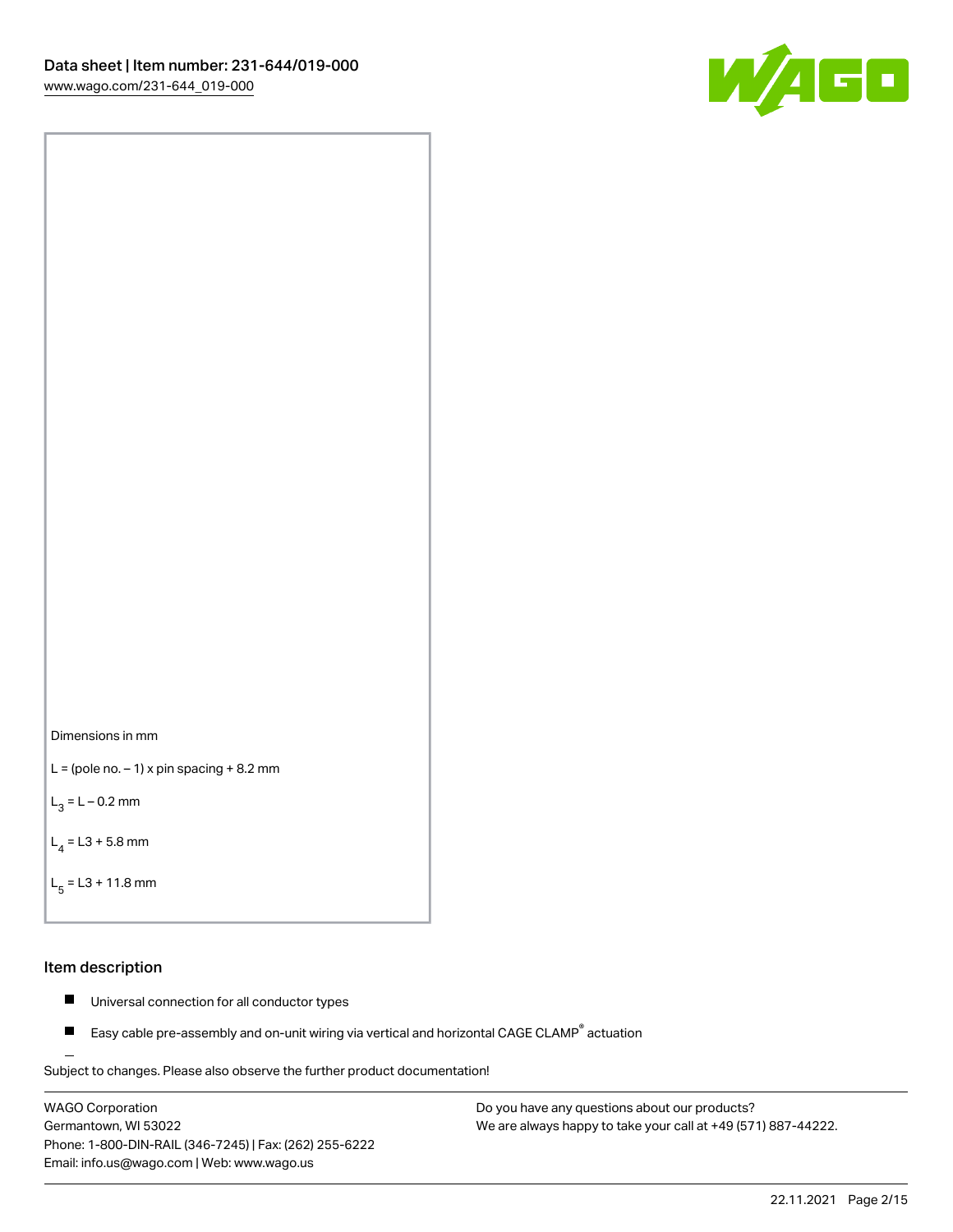

- **For wire-to-wire and board-to-wire connections**
- $\blacksquare$ Versions available with snap-in mounting feet or flanges for panel or through-panel mounting
- $\blacksquare$ With coding fingers

# Data

# Notes

| Safety information 1 | The MCS-MULTI CONNECTION SYSTEM includes connectors<br>without breaking capacity in accordance with DIN EN 61984. When<br>used as intended, these connectors must not be connected<br>/disconnected when live or under load. The circuit design should<br>ensure header pins, which can be touched, are not live when<br>unmated. |
|----------------------|-----------------------------------------------------------------------------------------------------------------------------------------------------------------------------------------------------------------------------------------------------------------------------------------------------------------------------------|
| Variants:            | Other pole numbers<br>Gold-plated or partially gold-plated contact surfaces<br>Other versions (or variants) can be requested from WAGO Sales or<br>configured at https://configurator.wago.com/                                                                                                                                   |

# Electrical data

# IEC Approvals

| Ratings per                 | IEC/EN 60664-1                                                        |
|-----------------------------|-----------------------------------------------------------------------|
| Rated voltage (III / 3)     | 320 V                                                                 |
| Rated surge voltage (III/3) | 4 <sub>k</sub> V                                                      |
| Rated voltage (III/2)       | 320 V                                                                 |
| Rated surge voltage (III/2) | 4 <sub>k</sub> V                                                      |
| Nominal voltage (II/2)      | 630 V                                                                 |
| Rated surge voltage (II/2)  | 4 <sub>k</sub> V                                                      |
| Rated current               | 12A                                                                   |
| Legend (ratings)            | $(III / 2)$ $\triangle$ Overvoltage category III / Pollution degree 2 |

# UL Approvals

| Approvals per                  | UL 1059 |
|--------------------------------|---------|
| Rated voltage UL (Use Group B) | 300 V   |
| Rated current UL (Use Group B) | 15 A    |
| Rated voltage UL (Use Group D) | 300 V   |
| Rated current UL (Use Group D) | 10 A    |

Subject to changes. Please also observe the further product documentation!

| <b>WAGO Corporation</b>                                | Do you have any questions about our products?                 |
|--------------------------------------------------------|---------------------------------------------------------------|
| Germantown, WI 53022                                   | We are always happy to take your call at +49 (571) 887-44222. |
| Phone: 1-800-DIN-RAIL (346-7245)   Fax: (262) 255-6222 |                                                               |
| Email: info.us@wago.com   Web: www.wago.us             |                                                               |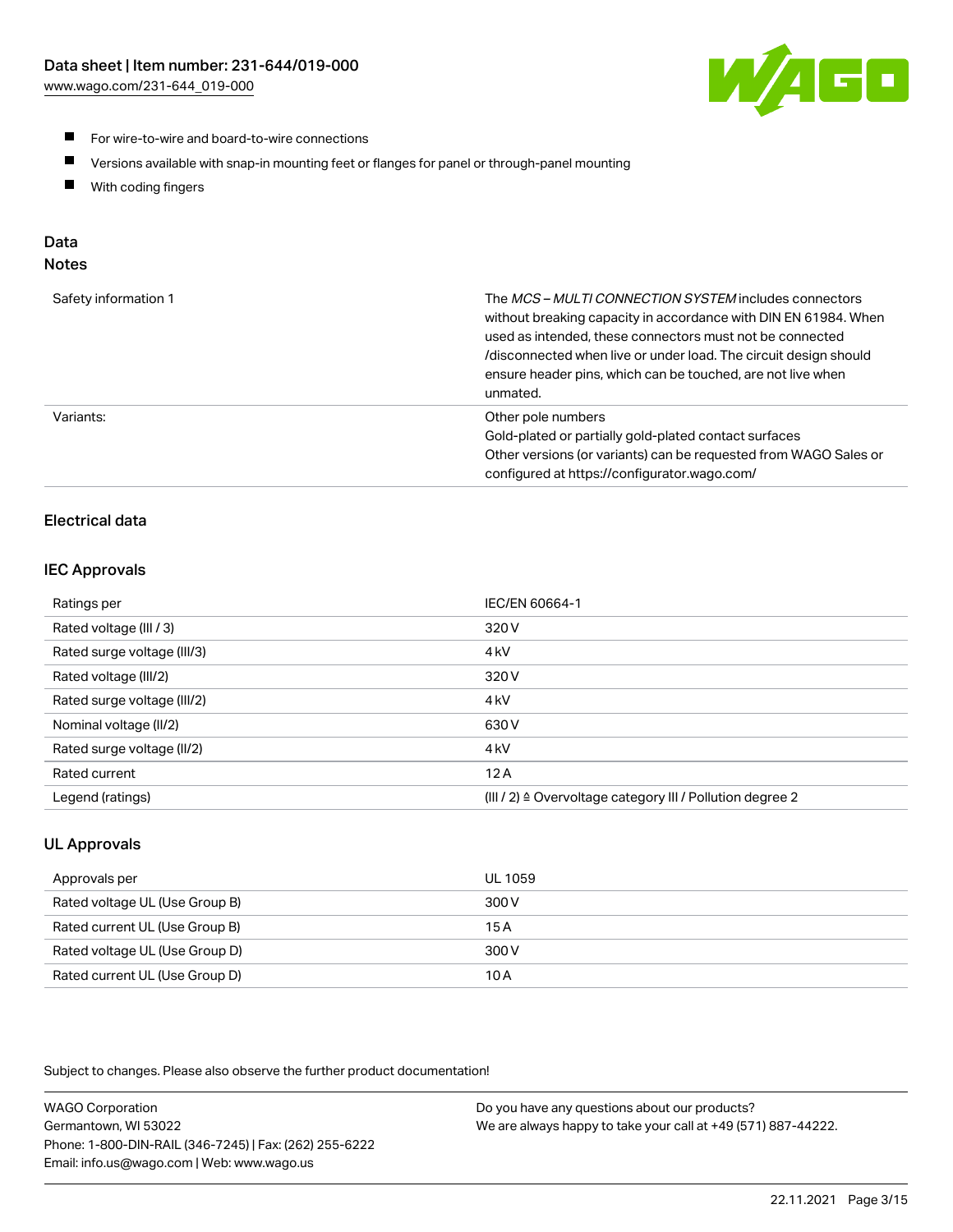

## Ratings per UL

| Rated voltage UL 1977 | 600 V |
|-----------------------|-------|
| Rated current UL 1977 | 1 E   |

#### CSA Approvals

| Approvals per                   | CSA   |
|---------------------------------|-------|
| Rated voltage CSA (Use Group B) | 300 V |
| Rated current CSA (Use Group B) | 15 A  |
| Rated voltage CSA (Use Group D) | 300 V |
| Rated current CSA (Use Group D) | 10 A  |

## Connection data

| Total number of connection points | $\overline{4}$ |
|-----------------------------------|----------------|
| Total number of potentials        | 14             |
| Number of connection types        |                |
| Number of levels                  |                |

#### Connection 1

| Connection technology                             | CAGE CLAMP <sup>®</sup>                 |
|---------------------------------------------------|-----------------------------------------|
| Actuation type                                    | Operating tool                          |
| Solid conductor                                   | $0.08$ 2.5 mm <sup>2</sup> / 28  12 AWG |
| Fine-stranded conductor                           | $0.082.5$ mm <sup>2</sup> / 28  12 AWG  |
| Fine-stranded conductor; with insulated ferrule   | $0.251.5$ mm <sup>2</sup>               |
| Fine-stranded conductor; with uninsulated ferrule | $0.252.5$ mm <sup>2</sup>               |
| Strip length                                      | 89 mm / 0.31  0.35 inch                 |
| Number of poles                                   | 14                                      |
| Conductor entry direction to mating direction     | 0°                                      |

# Physical data

| Pin spacing | 5.08 mm / 0.2 inch    |
|-------------|-----------------------|
| Width       | 85.92 mm / 3.383 inch |
| Height      | 14.3 mm / 0.563 inch  |
| Depth       | 27.5 mm / 1.083 inch  |

Subject to changes. Please also observe the further product documentation!

WAGO Corporation Germantown, WI 53022 Phone: 1-800-DIN-RAIL (346-7245) | Fax: (262) 255-6222 Email: info.us@wago.com | Web: www.wago.us Do you have any questions about our products? We are always happy to take your call at +49 (571) 887-44222.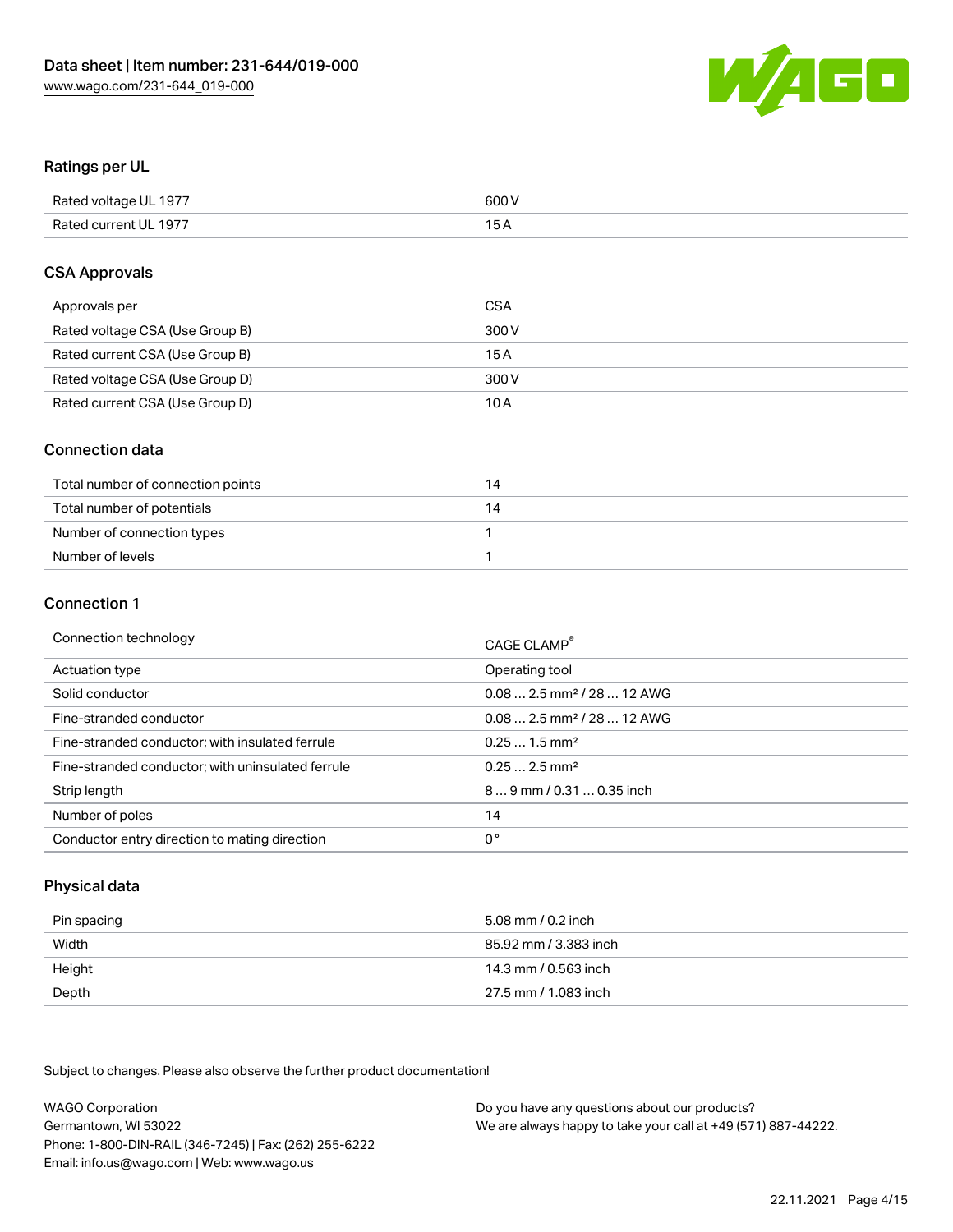

#### Mechanical data

| Mounting type | Mounting flange       |
|---------------|-----------------------|
| Mounting type | Feed-through mounting |
|               | Panel mounting        |

## Plug-in connection

| Contact type (pluggable connector) | Male connector/plug |
|------------------------------------|---------------------|
| Connector (connection type)        | for conductor       |
| Mismating protection               | No                  |
| Locking of plug-in connection      | Without             |

# Material data

| Color                       | orange                                |
|-----------------------------|---------------------------------------|
| Material group              |                                       |
| Insulation material         | Polyamide (PA66)                      |
| Flammability class per UL94 | V <sub>0</sub>                        |
| Clamping spring material    | Chrome nickel spring steel (CrNi)     |
| Contact material            | Electrolytic copper $(E_{\text{Cl}})$ |
| Contact plating             | tin-plated                            |
| Fire load                   | 0.378 MJ                              |
| Weight                      | 22.5g                                 |
|                             |                                       |

# Environmental requirements

| Limit temperature range | +100 $^{\circ}$ C<br>-60 |
|-------------------------|--------------------------|
|-------------------------|--------------------------|

# Commercial data

| Product Group         | 3 (Multi Conn. System) |
|-----------------------|------------------------|
| PU (SPU)              | 25 Stück               |
| Packaging type        | box                    |
| Country of origin     | DE                     |
| <b>GTIN</b>           | 4044918260893          |
| Customs tariff number | 8536694040             |

# Approvals / Certificates

#### Country specific Approvals

Subject to changes. Please also observe the further product documentation!

| <b>WAGO Corporation</b>                                | Do you have any questions about our products?                 |
|--------------------------------------------------------|---------------------------------------------------------------|
| Germantown, WI 53022                                   | We are always happy to take your call at +49 (571) 887-44222. |
| Phone: 1-800-DIN-RAIL (346-7245)   Fax: (262) 255-6222 |                                                               |
| Email: info.us@wago.com   Web: www.wago.us             |                                                               |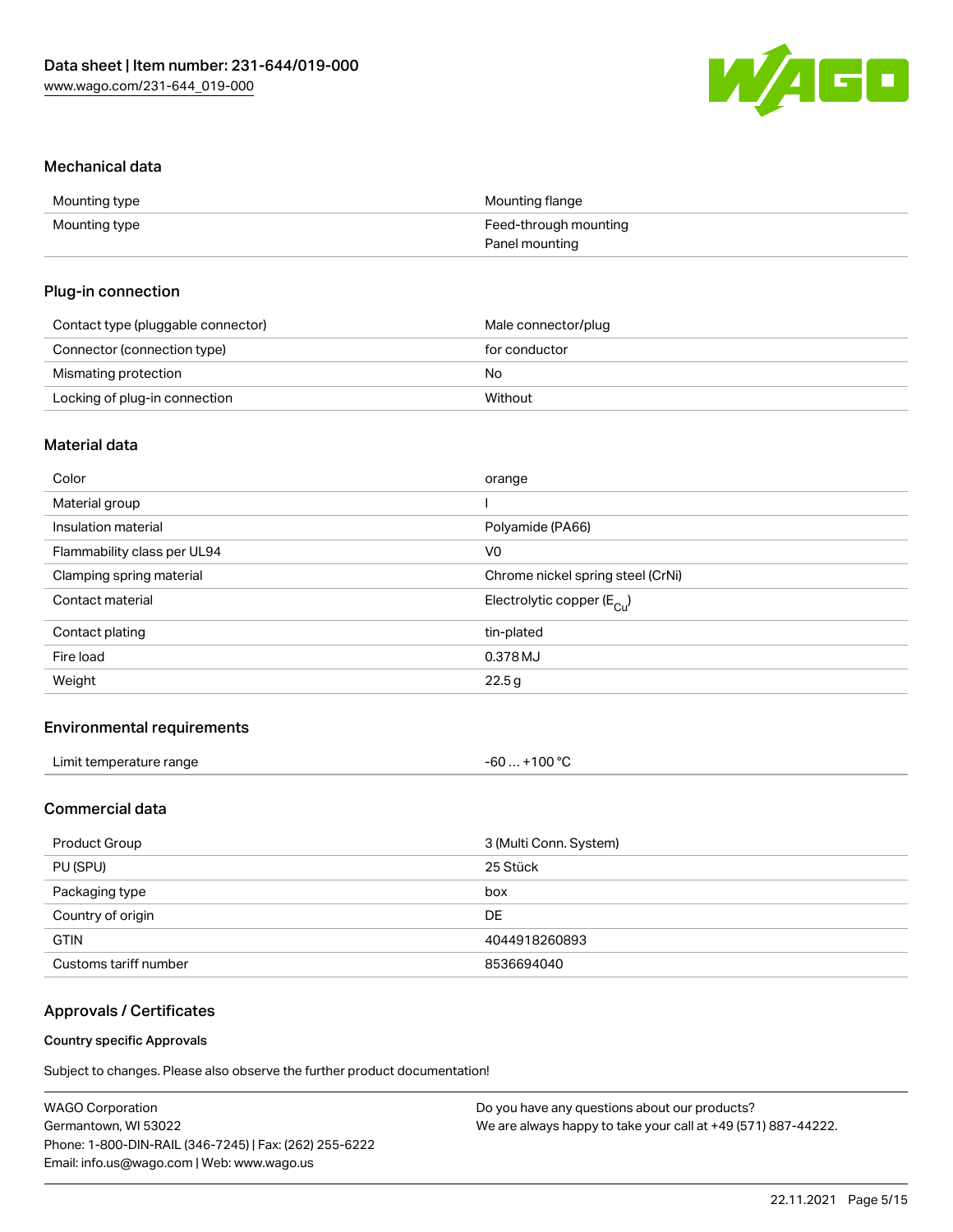

| Logo                  | Approval                                                | <b>Additional Approval Text</b> | Certificate<br>name             |
|-----------------------|---------------------------------------------------------|---------------------------------|---------------------------------|
|                       | CB<br>DEKRA Certification B.V.                          | IEC 61984                       | NL-39756                        |
|                       | <b>CSA</b><br>DEKRA Certification B.V.                  | C22.2                           | 1466354                         |
| EMA<br>EUR            | <b>KEMA/KEUR</b><br>DEKRA Certification B.V.            | EN 61984                        | 2190761.01                      |
| <b>Ship Approvals</b> |                                                         |                                 |                                 |
| Logo                  | Approval                                                | <b>Additional Approval Text</b> | Certificate<br>name             |
|                       | <b>ABS</b><br>American Bureau of Shipping               |                                 | 19-<br>HG1869876-<br><b>PDA</b> |
|                       | <b>BV</b><br>Bureau Veritas S.A.                        | IEC 60998                       | 11915/D0<br><b>BV</b>           |
|                       | <b>DNV GL</b><br>Det Norske Veritas, Germanischer Lloyd | $\overline{a}$                  | TAE000016Z                      |
| <b>UL-Approvals</b>   |                                                         |                                 |                                 |
| Logo                  | Approval                                                | <b>Additional Approval Text</b> | Certificate<br>name             |
|                       | UL<br>UL International Germany GmbH                     | <b>UL 1977</b>                  | E45171                          |
|                       | <b>UR</b><br>Underwriters Laboratories Inc.             | UL 1059                         | E45172                          |

Subject to changes. Please also observe the further product documentation!

WAGO Corporation Germantown, WI 53022 Phone: 1-800-DIN-RAIL (346-7245) | Fax: (262) 255-6222 Email: info.us@wago.com | Web: www.wago.us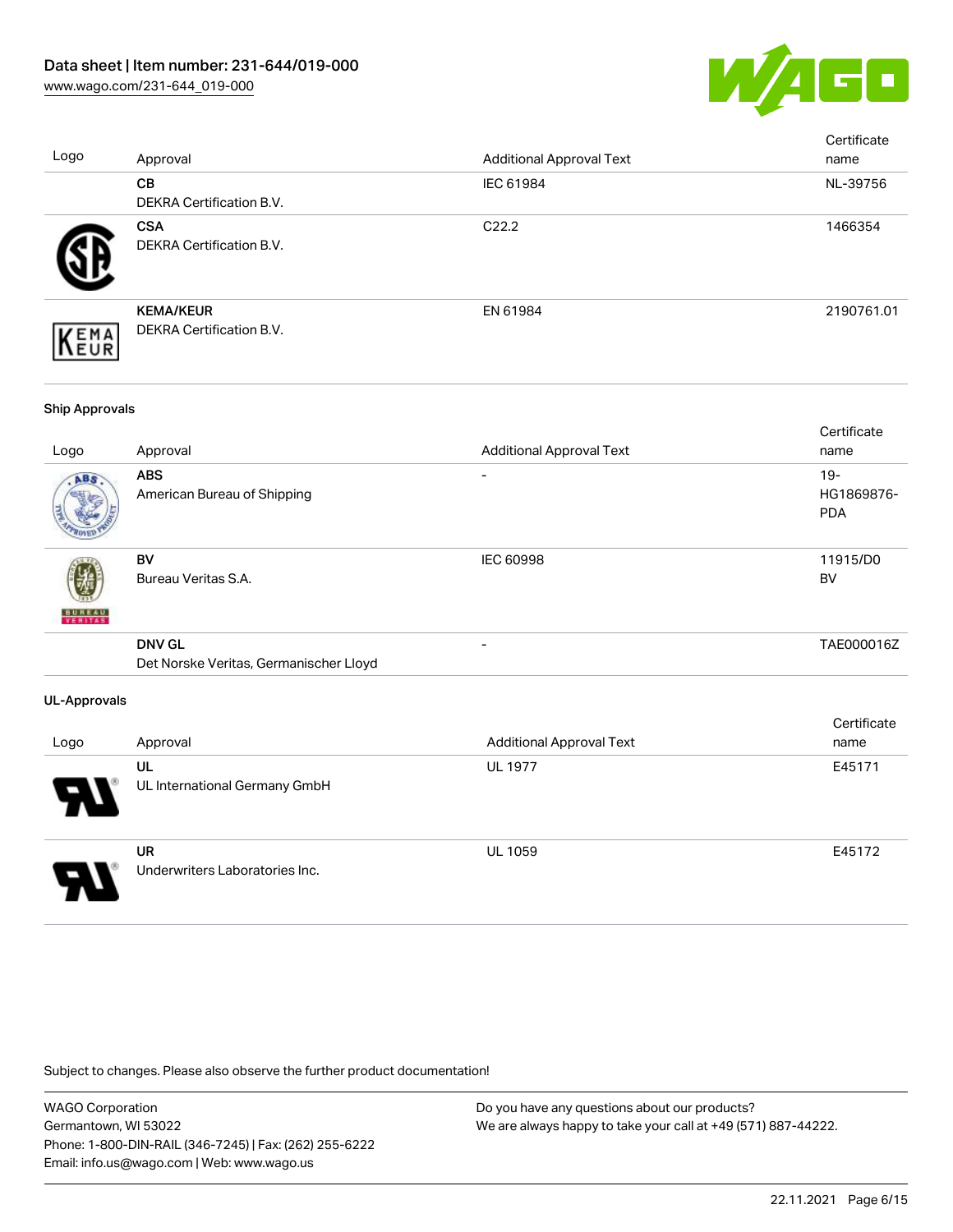Phone: 1-800-DIN-RAIL (346-7245) | Fax: (262) 255-6222

Email: info.us@wago.com | Web: www.wago.us



# **Counterpart**

| ltem no.231-314/026-000<br>1-conductor female connector; CAGE CLAMP <sup>®</sup> ; 2.5 mm <sup>2</sup> ; Pin spacing 5.08 mm; 14-pole; 2,50 mm <sup>2</sup> ;<br>orange | www.wago.com/231-314/026-<br>000 |
|-------------------------------------------------------------------------------------------------------------------------------------------------------------------------|----------------------------------|
| Item no.232-174<br>THT female header; straight; Pin spacing 5.08 mm; 14-pole; 0.6 x 1.0 mm solder pin; orange                                                           | www.wago.com/232-174             |
| Item no.232-274<br>THT female header; angled; Pin spacing 5.08 mm; 14-pole; 0.6 x 1.0 mm solder pin; orange                                                             | www.wago.com/232-274             |

# Optional accessories

Marking accessories

| Marking strip           |                                                                                                                                                                    |                                                               |                                  |
|-------------------------|--------------------------------------------------------------------------------------------------------------------------------------------------------------------|---------------------------------------------------------------|----------------------------------|
|                         | Item no.: 210-331/508-103<br>Marking strips; as a DIN A4 sheet; MARKED; 1-12 (200x); Height of marker strip: 2.3 mm/0.091 in; Strip                                |                                                               | www.wago.com/210-331             |
|                         | length 182 mm; Horizontal marking; Self-adhesive; white                                                                                                            |                                                               | /508-103                         |
|                         | Item no.: 210-331/508-104                                                                                                                                          |                                                               | www.wago.com/210-331             |
|                         | Marking strips; as a DIN A4 sheet; MARKED; 13-24 (200x); Height of marker strip: 2.3 mm/0.091 in; Strip<br>length 182 mm; Horizontal marking; Self-adhesive; white |                                                               | /508-104                         |
|                         | Item no.: 210-332/508-202                                                                                                                                          |                                                               |                                  |
|                         | Marking strips; as a DIN A4 sheet; MARKED; 1-16 (160x); Height of marker strip: 3 mm; Strip length 182<br>mm; Horizontal marking; Self-adhesive; white             |                                                               | www.wago.com/210-332<br>/508-202 |
|                         | Item no.: 210-332/508-204                                                                                                                                          |                                                               | www.wago.com/210-332             |
|                         | Marking strips; as a DIN A4 sheet; MARKED; 17-32 (160x); Height of marker strip: 3 mm; Strip length<br>182 mm; Horizontal marking; Self-adhesive; white            |                                                               | /508-204                         |
|                         | Item no.: 210-332/508-206                                                                                                                                          |                                                               | www.wago.com/210-332             |
|                         | Marking strips; as a DIN A4 sheet; MARKED; 33-48 (160x); Height of marker strip: 3 mm; Strip length<br>182 mm; Horizontal marking; Self-adhesive; white            |                                                               | /508-206                         |
|                         | Item no.: 210-332/508-205                                                                                                                                          |                                                               |                                  |
|                         | Marking strips; as a DIN A4 sheet; MARKED; 1-32 (80x); Height of marker strip: 3 mm; Strip length 182<br>mm; Horizontal marking; Self-adhesive; white              |                                                               | www.wago.com/210-332<br>/508-205 |
| Coding                  |                                                                                                                                                                    |                                                               |                                  |
| Coding                  |                                                                                                                                                                    |                                                               |                                  |
|                         | Item no.: 231-129<br>Coding key; snap-on type; light gray                                                                                                          |                                                               | www.wago.com/231-129             |
| <b>Tools</b>            |                                                                                                                                                                    |                                                               |                                  |
| Operating tool          |                                                                                                                                                                    |                                                               |                                  |
|                         | Item no.: 209-130                                                                                                                                                  |                                                               |                                  |
|                         | Subject to changes. Please also observe the further product documentation!                                                                                         |                                                               |                                  |
| <b>WAGO Corporation</b> |                                                                                                                                                                    | Do you have any questions about our products?                 |                                  |
| Germantown, WI 53022    |                                                                                                                                                                    | We are always happy to take your call at +49 (571) 887-44222. |                                  |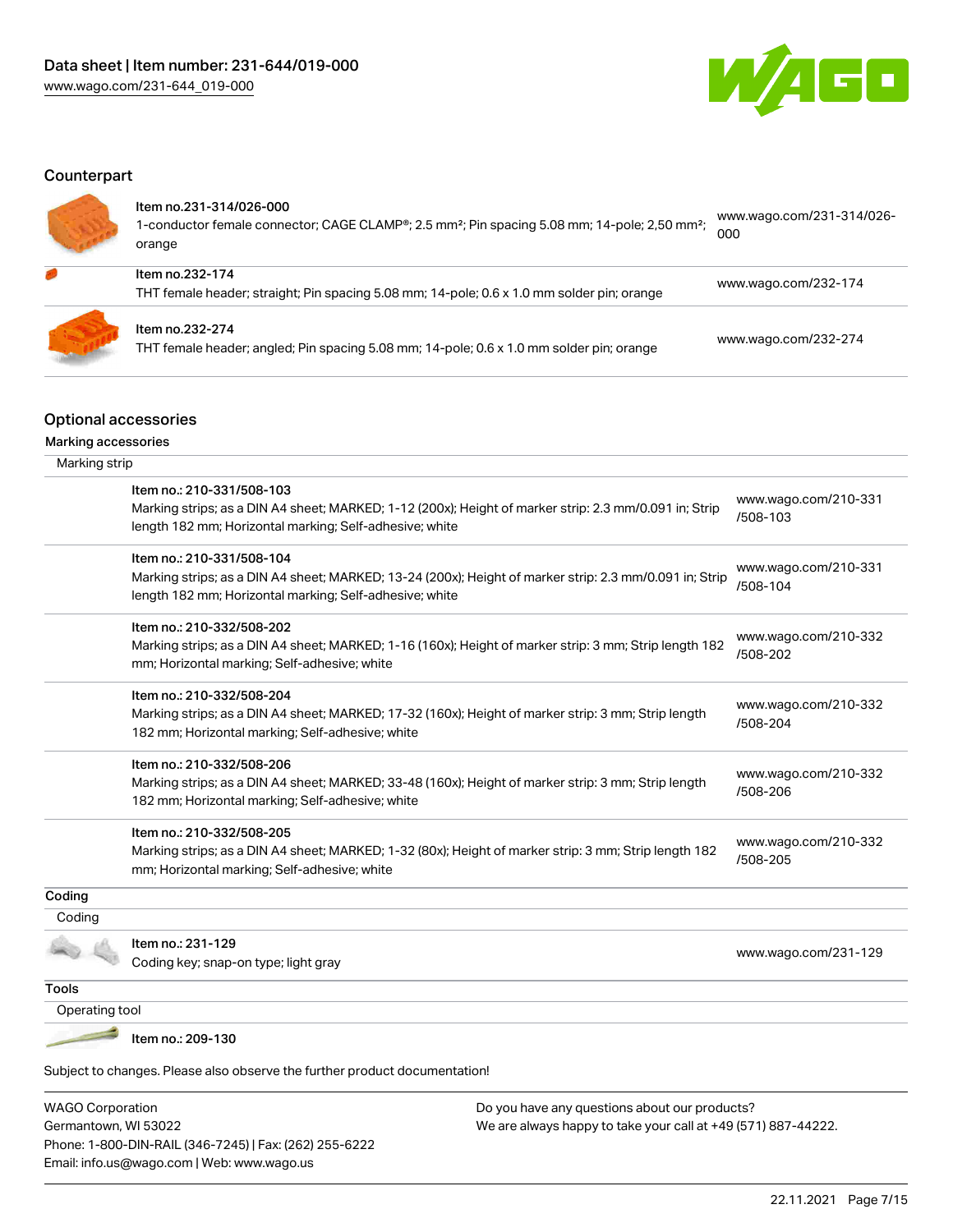

|                                  | Operating tool; suitable for 264, 280 and 281 Series; 1-way; of insulating material; white                       | www.wago.com/209-130 |
|----------------------------------|------------------------------------------------------------------------------------------------------------------|----------------------|
|                                  | Item no.: 209-132<br>Operating tool; for connecting comb-style jumper bar; 2-way; of insulating material         | www.wago.com/209-132 |
|                                  | Item no.: 210-657<br>Operating tool; Blade: 3.5 x 0.5 mm; with a partially insulated shaft; short; multicoloured | www.wago.com/210-657 |
|                                  | Item no.: 210-720<br>Operating tool; Blade: 3.5 x 0.5 mm; with a partially insulated shaft; multicoloured        | www.wago.com/210-720 |
|                                  | Item no.: 231-131<br>Operating tool; made of insulating material; 1-way; loose; white                            | www.wago.com/231-131 |
|                                  | Item no.: 231-291<br>Operating tool; made of insulating material; 1-way; loose; red                              | www.wago.com/231-291 |
|                                  | Item no.: 280-432<br>Operating tool; made of insulating material; 2-way; white                                   | www.wago.com/280-432 |
|                                  | ltem no.: 280-434<br>Operating tool; made of insulating material; 4-way                                          | www.wago.com/280-434 |
|                                  | Item no.: 280-437<br>Operating tool; made of insulating material; 7-way                                          | www.wago.com/280-437 |
|                                  | Item no.: 280-440<br>Operating tool; made of insulating material; 10-way                                         | www.wago.com/280-440 |
|                                  | ltem no.: 280-435<br>Operating tool; made of insulating material; 5-way; gray                                    | www.wago.com/280-435 |
|                                  | Item no.: 280-436<br>Operating tool; made of insulating material; 6-way                                          | www.wago.com/280-436 |
|                                  | Item no.: 280-438<br>Operating tool; made of insulating material; 8-way                                          | www.wago.com/280-438 |
|                                  | Item no.: 280-433<br>Operating tool; made of insulating material; 3-way                                          | www.wago.com/280-433 |
| Mounting<br>Mounting accessories |                                                                                                                  |                      |
|                                  | Item no.: 209-147<br>Self-tapping screw                                                                          | www.wago.com/209-147 |
|                                  | Item no.: 231-194<br>Self-tapping screw; B 2.2x13, fixing hole 1.8 mm Ø                                          | www.wago.com/231-194 |

Subject to changes. Please also observe the further product documentation!

| WAGO Corporation                                       | Do you have any questions about our products?                 |
|--------------------------------------------------------|---------------------------------------------------------------|
| Germantown, WI 53022                                   | We are always happy to take your call at +49 (571) 887-44222. |
| Phone: 1-800-DIN-RAIL (346-7245)   Fax: (262) 255-6222 |                                                               |
| Email: info.us@wago.com   Web: www.wago.us             |                                                               |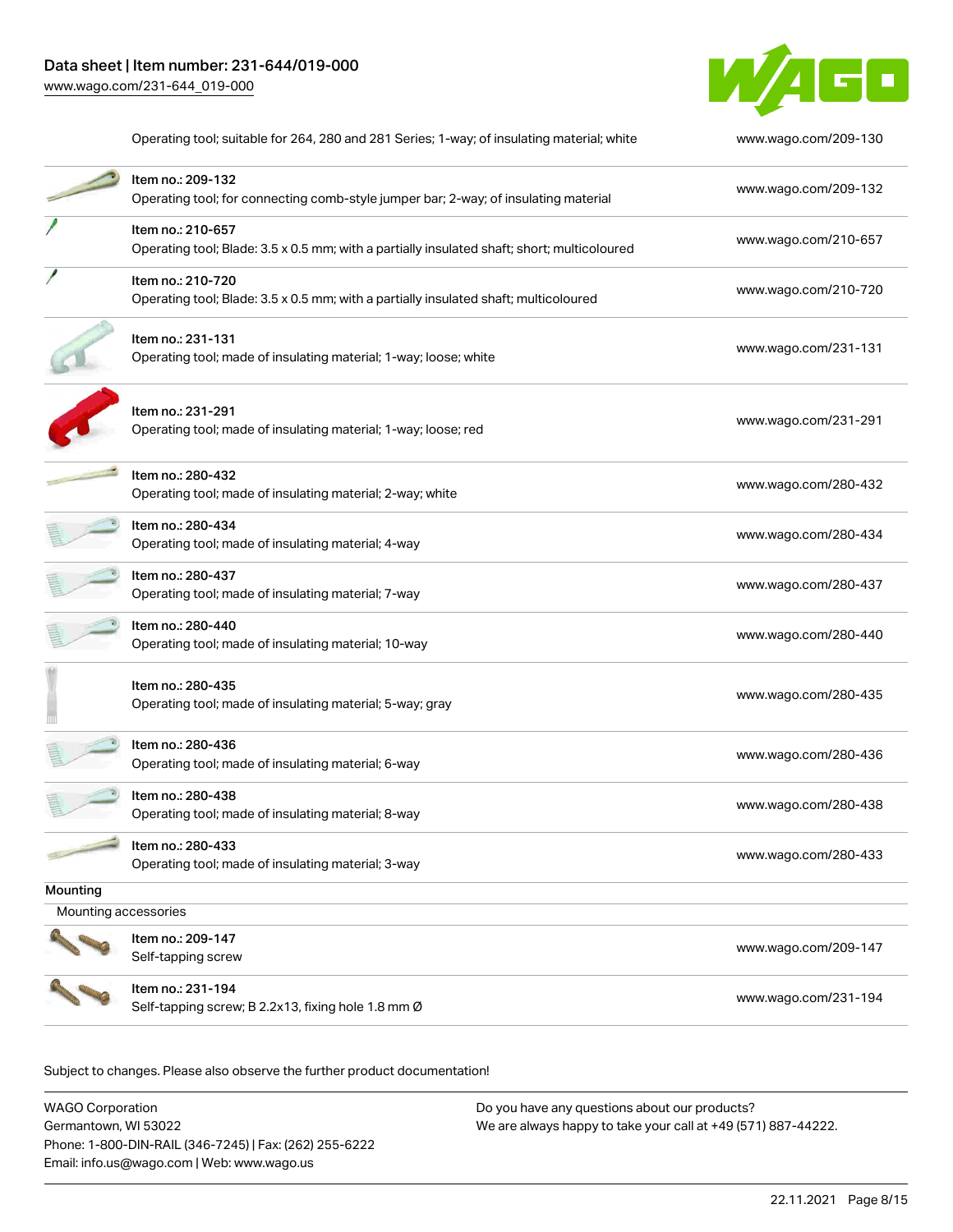# Data sheet | Item number: 231-644/019-000

Phone: 1-800-DIN-RAIL (346-7245) | Fax: (262) 255-6222

Email: info.us@wago.com | Web: www.wago.us

[www.wago.com/231-644\\_019-000](http://www.wago.com/231-644_019-000)



|                         | Item no.: 231-195                                                                                                      | www.wago.com/231-195                                          |
|-------------------------|------------------------------------------------------------------------------------------------------------------------|---------------------------------------------------------------|
|                         | Screw with nut; M2x12; for fixing element                                                                              |                                                               |
|                         | Item no.: 231-295<br>Screw with nut                                                                                    | www.wago.com/231-295                                          |
| Insulations stops       |                                                                                                                        |                                                               |
| Insulation stop         |                                                                                                                        |                                                               |
|                         |                                                                                                                        |                                                               |
|                         | Item no.: 231-672<br>Insulation stop; 0.75 - 1 mm <sup>2</sup> ; dark gray                                             | www.wago.com/231-672                                          |
|                         | Item no.: 231-670<br>Insulation stop; 0.08-0.2 mm <sup>2</sup> / 0.2 mm <sup>2</sup> "s"; white                        | www.wago.com/231-670                                          |
|                         | Item no.: 231-671<br>Insulation stop; 0.25 - 0.5 mm <sup>2</sup> ; light gray                                          | www.wago.com/231-671                                          |
| Jumpers                 |                                                                                                                        |                                                               |
| Jumper                  |                                                                                                                        |                                                               |
|                         | Item no.: 231-905<br>Jumper; for conductor entry; 5-way; insulated; gray                                               | www.wago.com/231-905                                          |
|                         | Item no.: 231-903<br>Jumper; for conductor entry; 3-way; insulated; gray                                               | www.wago.com/231-903                                          |
|                         | Item no.: 231-907<br>Jumper; for conductor entry; 7-way; insulated; gray                                               | www.wago.com/231-907                                          |
|                         | Item no.: 231-910<br>Jumper; for conductor entry; 10-way; insulated; gray                                              | www.wago.com/231-910                                          |
|                         | Item no.: 231-902<br>Jumper; for conductor entry; 2-way; insulated; gray                                               | www.wago.com/231-902                                          |
| Cover                   |                                                                                                                        |                                                               |
| Cover                   |                                                                                                                        |                                                               |
|                         | Item no.: 231-669<br>Lockout caps; for covering unused clamping units; orange                                          | www.wago.com/231-669                                          |
| <b>Ferrules</b>         |                                                                                                                        |                                                               |
| Ferrule                 |                                                                                                                        |                                                               |
|                         | Item no.: 216-101<br>Ferrule; Sleeve for 0.5 mm <sup>2</sup> / AWG 22; uninsulated; electro-tin plated; silver-colored | www.wago.com/216-101                                          |
|                         | Item no.: 216-104<br>Ferrule; Sleeve for 1.5 mm <sup>2</sup> / AWG 16; uninsulated; electro-tin plated; silver-colored | www.wago.com/216-104                                          |
|                         | Subject to changes. Please also observe the further product documentation!                                             |                                                               |
| <b>WAGO Corporation</b> |                                                                                                                        | Do you have any questions about our products?                 |
| Germantown, WI 53022    |                                                                                                                        | We are always happy to take your call at +49 (571) 887-44222. |
|                         |                                                                                                                        |                                                               |

22.11.2021 Page 9/15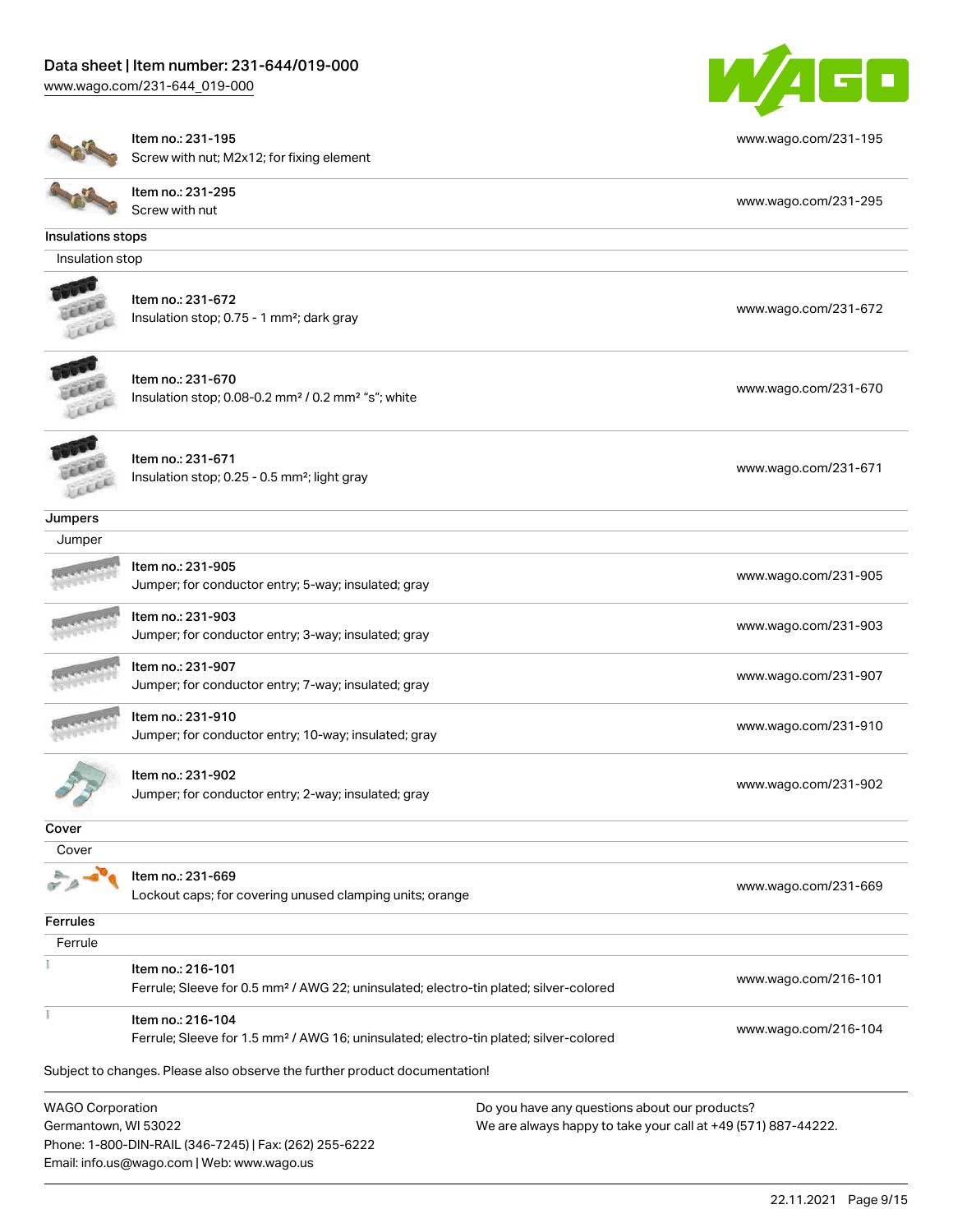# Data sheet | Item number: 231-644/019-000

Phone: 1-800-DIN-RAIL (346-7245) | Fax: (262) 255-6222

Email: info.us@wago.com | Web: www.wago.us

[www.wago.com/231-644\\_019-000](http://www.wago.com/231-644_019-000)



|                                                 | Item no.: 216-106<br>Ferrule; Sleeve for 2.5 mm <sup>2</sup> / AWG 14; uninsulated; electro-tin plated; silver-colored                                                             |                                                                                                                | www.wago.com/216-106 |
|-------------------------------------------------|------------------------------------------------------------------------------------------------------------------------------------------------------------------------------------|----------------------------------------------------------------------------------------------------------------|----------------------|
|                                                 | Item no.: 216-102<br>Ferrule; Sleeve for 0.75 mm <sup>2</sup> / AWG 20; uninsulated; electro-tin plated; silver-colored                                                            |                                                                                                                | www.wago.com/216-102 |
|                                                 | Item no.: 216-103<br>Ferrule; Sleeve for 1 mm <sup>2</sup> / AWG 18; uninsulated; electro-tin plated                                                                               |                                                                                                                | www.wago.com/216-103 |
|                                                 | Item no.: 216-123<br>Ferrule; Sleeve for 1 mm <sup>2</sup> / AWG 18; uninsulated; electro-tin plated; silver-colored                                                               |                                                                                                                | www.wago.com/216-123 |
|                                                 | Item no.: 216-122<br>Ferrule; Sleeve for 0.75 mm <sup>2</sup> / AWG 20; uninsulated; electro-tin plated; silver-colored                                                            |                                                                                                                | www.wago.com/216-122 |
| I.                                              | Item no.: 216-124<br>Ferrule; Sleeve for 1.5 mm <sup>2</sup> / AWG 16; uninsulated; electro-tin plated                                                                             |                                                                                                                | www.wago.com/216-124 |
|                                                 | Item no.: 216-142<br>Ferrule; Sleeve for 0.75 mm <sup>2</sup> / 18 AWG; uninsulated; electro-tin plated; electrolytic copper; gastight<br>crimped; acc. to DIN 46228, Part 1/08.92 |                                                                                                                | www.wago.com/216-142 |
|                                                 | Item no.: 216-132<br>Ferrule; Sleeve for 0.34 mm <sup>2</sup> / AWG 24; uninsulated; electro-tin plated                                                                            |                                                                                                                | www.wago.com/216-132 |
|                                                 | Item no.: 216-121<br>Ferrule; Sleeve for 0.5 mm <sup>2</sup> / AWG 22; uninsulated; electro-tin plated; silver-colored                                                             |                                                                                                                | www.wago.com/216-121 |
|                                                 | Item no.: 216-143<br>Ferrule; Sleeve for 1 mm <sup>2</sup> / AWG 18; uninsulated; electro-tin plated; electrolytic copper; gastight<br>crimped; acc. to DIN 46228, Part 1/08.92    |                                                                                                                | www.wago.com/216-143 |
|                                                 | Item no.: 216-131<br>Ferrule; Sleeve for 0.25 mm <sup>2</sup> / AWG 24; uninsulated; electro-tin plated; silver-colored                                                            |                                                                                                                | www.wago.com/216-131 |
|                                                 | Item no.: 216-141<br>Ferrule; Sleeve for 0.5 mm <sup>2</sup> / 20 AWG; uninsulated; electro-tin plated; electrolytic copper; gastight<br>crimped; acc. to DIN 46228, Part 1/08.92  |                                                                                                                | www.wago.com/216-141 |
|                                                 | Item no.: 216-152<br>Ferrule; Sleeve for 0.34 mm <sup>2</sup> / AWG 24; uninsulated; electro-tin plated                                                                            |                                                                                                                | www.wago.com/216-152 |
|                                                 | Item no.: 216-203<br>Ferrule; Sleeve for 1 mm <sup>2</sup> / AWG 18; insulated; electro-tin plated; red                                                                            |                                                                                                                | www.wago.com/216-203 |
|                                                 | Item no.: 216-202<br>Ferrule; Sleeve for 0.75 mm <sup>2</sup> / 18 AWG; insulated; electro-tin plated; gray                                                                        |                                                                                                                | www.wago.com/216-202 |
|                                                 | Item no.: 216-151<br>Ferrule; Sleeve for 0.25 mm <sup>2</sup> / AWG 24; uninsulated; electro-tin plated                                                                            |                                                                                                                | www.wago.com/216-151 |
| 1                                               | Item no.: 216-204<br>Ferrule; Sleeve for 1.5 mm <sup>2</sup> / AWG 16; insulated; electro-tin plated; black                                                                        |                                                                                                                | www.wago.com/216-204 |
|                                                 | Item no.: 216-144<br>Ferrule; Sleeve for 1.5 mm <sup>2</sup> / AWG 16; uninsulated; electro-tin plated; electrolytic copper; gastight                                              |                                                                                                                | www.wago.com/216-144 |
|                                                 | Subject to changes. Please also observe the further product documentation!                                                                                                         |                                                                                                                |                      |
| <b>WAGO Corporation</b><br>Germantown, WI 53022 |                                                                                                                                                                                    | Do you have any questions about our products?<br>We are always happy to take your call at +49 (571) 887-44222. |                      |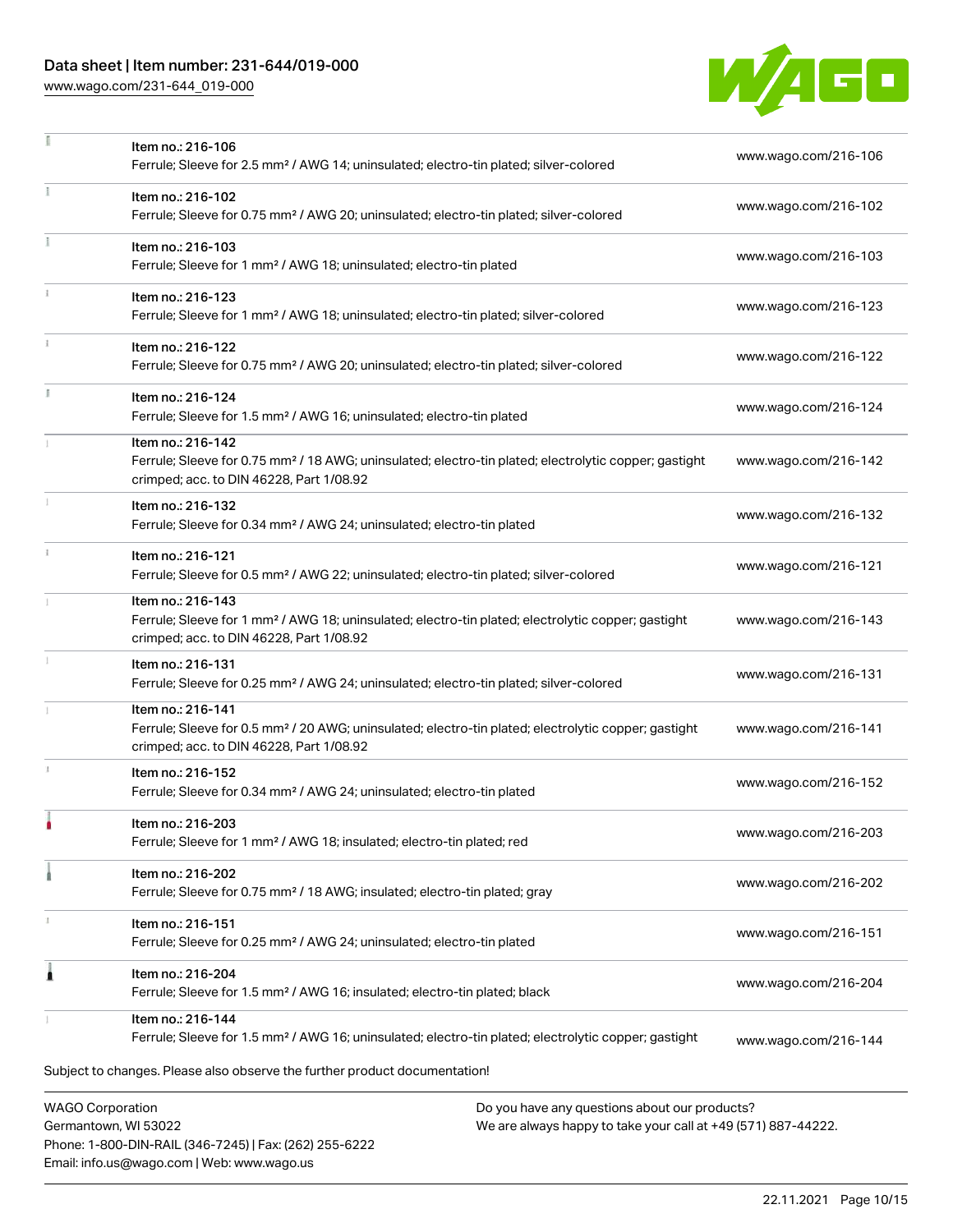[www.wago.com/231-644\\_019-000](http://www.wago.com/231-644_019-000)



crimped; acc. to DIN 46228, Part 1/08.92; silver-colored

| Item no.: 216-201<br>Ferrule; Sleeve for 0.5 mm <sup>2</sup> / 20 AWG; insulated; electro-tin plated; white                                                                                             | www.wago.com/216-201 |
|---------------------------------------------------------------------------------------------------------------------------------------------------------------------------------------------------------|----------------------|
| Item no.: 216-223<br>Ferrule; Sleeve for 1 mm <sup>2</sup> / AWG 18; insulated; electro-tin plated; red                                                                                                 | www.wago.com/216-223 |
| Item no.: 216-241<br>Ferrule; Sleeve for 0.5 mm <sup>2</sup> / 20 AWG; insulated; electro-tin plated; electrolytic copper; gastight<br>crimped; acc. to DIN 46228, Part 4/09.90; white                  | www.wago.com/216-241 |
| Item no.: 216-242<br>Ferrule; Sleeve for 0.75 mm <sup>2</sup> / 18 AWG; insulated; electro-tin plated; electrolytic copper; gastight<br>crimped; acc. to DIN 46228, Part 4/09.90; gray                  | www.wago.com/216-242 |
| Item no.: 216-222<br>Ferrule; Sleeve for 0.75 mm <sup>2</sup> / 18 AWG; insulated; electro-tin plated; gray                                                                                             | www.wago.com/216-222 |
| Item no.: 216-221<br>Ferrule; Sleeve for 0.5 mm <sup>2</sup> / 20 AWG; insulated; electro-tin plated; white                                                                                             | www.wago.com/216-221 |
| Item no.: 216-224<br>Ferrule; Sleeve for 1.5 mm <sup>2</sup> / AWG 16; insulated; electro-tin plated; black                                                                                             | www.wago.com/216-224 |
| Item no.: 216-243<br>Ferrule; Sleeve for 1 mm <sup>2</sup> / AWG 18; insulated; electro-tin plated; electrolytic copper; gastight crimped; www.wago.com/216-243<br>acc. to DIN 46228, Part 4/09.90; red |                      |
| Item no.: 216-244<br>Ferrule; Sleeve for 1.5 mm <sup>2</sup> / AWG 16; insulated; electro-tin plated; electrolytic copper; gastight<br>crimped; acc. to DIN 46228, Part 4/09.90; black                  | www.wago.com/216-244 |
| Item no.: 216-263<br>Ferrule; Sleeve for 1 mm <sup>2</sup> / AWG 18; insulated; electro-tin plated; electrolytic copper; gastight crimped; www.wago.com/216-263<br>acc. to DIN 46228, Part 4/09.90; red |                      |
| Item no.: 216-264<br>Ferrule; Sleeve for 1.5 mm <sup>2</sup> / AWG 16; insulated; electro-tin plated; electrolytic copper; gastight<br>crimped; acc. to DIN 46228, Part 4/09.90; black                  | www.wago.com/216-264 |
| Item no.: 216-284<br>Ferrule; Sleeve for 1.5 mm <sup>2</sup> / AWG 16; insulated; electro-tin plated; electrolytic copper; gastight<br>crimped; acc. to DIN 46228, Part 4/09.90; black                  | www.wago.com/216-284 |
| Item no.: 216-262<br>Ferrule; Sleeve for 0.75 mm <sup>2</sup> / 18 AWG; insulated; electro-tin plated; electrolytic copper; gastight<br>crimped; acc. to DIN 46228, Part 4/09.90; gray                  | www.wago.com/216-262 |
| Item no.: 216-301<br>Ferrule; Sleeve for 0.25 mm <sup>2</sup> / AWG 24; insulated; electro-tin plated; yellow                                                                                           | www.wago.com/216-301 |
| Item no.: 216-321<br>Ferrule; Sleeve for 0.25 mm <sup>2</sup> / AWG 24; insulated; electro-tin plated; yellow                                                                                           | www.wago.com/216-321 |
| Item no.: 216-322<br>Ferrule; Sleeve for 0.34 mm <sup>2</sup> / 22 AWG; insulated; electro-tin plated; green                                                                                            | www.wago.com/216-322 |
| Item no.: 216-302                                                                                                                                                                                       |                      |

Subject to changes. Please also observe the further product documentation!

WAGO Corporation Germantown, WI 53022 Phone: 1-800-DIN-RAIL (346-7245) | Fax: (262) 255-6222 Email: info.us@wago.com | Web: www.wago.us Do you have any questions about our products? We are always happy to take your call at +49 (571) 887-44222.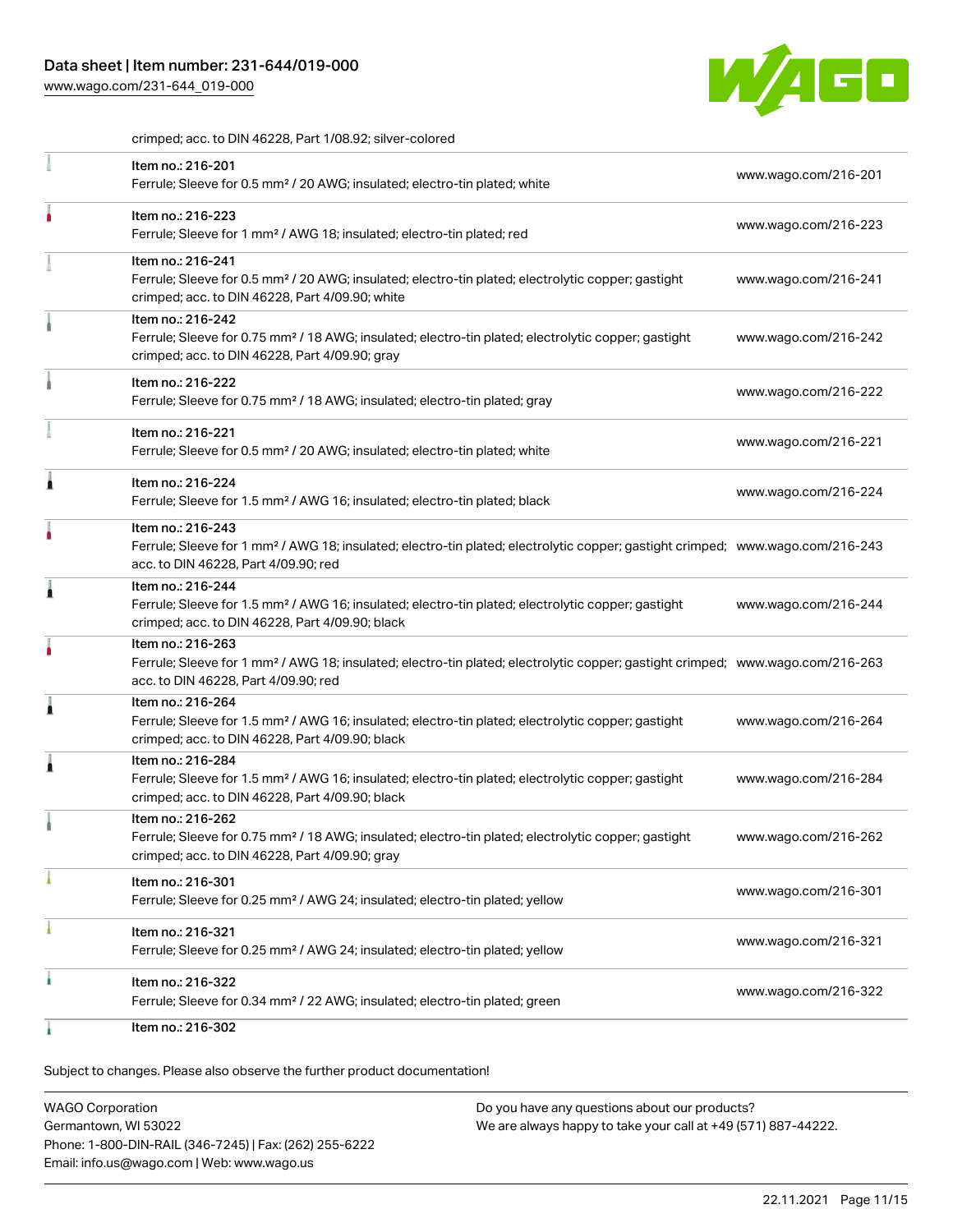

#### Ferrule; Sleeve for 0.34 mm² / 22 AWG; insulated; electro-tin plated; light turquoise [www.wago.com/216-302](http://www.wago.com/216-302)

| <b>Downloads</b>                                                                                                                               |            |               |          |
|------------------------------------------------------------------------------------------------------------------------------------------------|------------|---------------|----------|
| <b>Documentation</b>                                                                                                                           |            |               |          |
| <b>Additional Information</b>                                                                                                                  |            |               |          |
| Technical explanations                                                                                                                         | 2019 Apr 3 | pdf<br>2.0 MB | Download |
| <b>CAD files</b>                                                                                                                               |            |               |          |
| CAD data                                                                                                                                       |            |               |          |
| 2D/3D Models 231-644/019-000                                                                                                                   |            | <b>URL</b>    | Download |
| <b>CAE</b> data                                                                                                                                |            |               |          |
| EPLAN Data Portal 231-644/019-000                                                                                                              |            | <b>URL</b>    | Download |
| ZUKEN Portal 231-644/019-000                                                                                                                   |            | URL           | Download |
| EPLAN Data Portal 231-644/019-000                                                                                                              |            | <b>URL</b>    | Download |
| <b>Environmental Product Compliance</b>                                                                                                        |            |               |          |
| <b>Compliance Search</b>                                                                                                                       |            |               |          |
| Environmental Product Compliance 231-644/019-000                                                                                               |            | <b>URL</b>    | Download |
| 1-conductor male connector; CAGE CLAMP®; 2.5 mm <sup>2</sup> ; Pin spacing 5.08 mm; 14-pole;<br>clamping collar; 2,50 mm <sup>2</sup> ; orange |            |               |          |

#### Installation Notes

Subject to changes. Please also observe the further product documentation!

WAGO Corporation Germantown, WI 53022 Phone: 1-800-DIN-RAIL (346-7245) | Fax: (262) 255-6222 Email: info.us@wago.com | Web: www.wago.us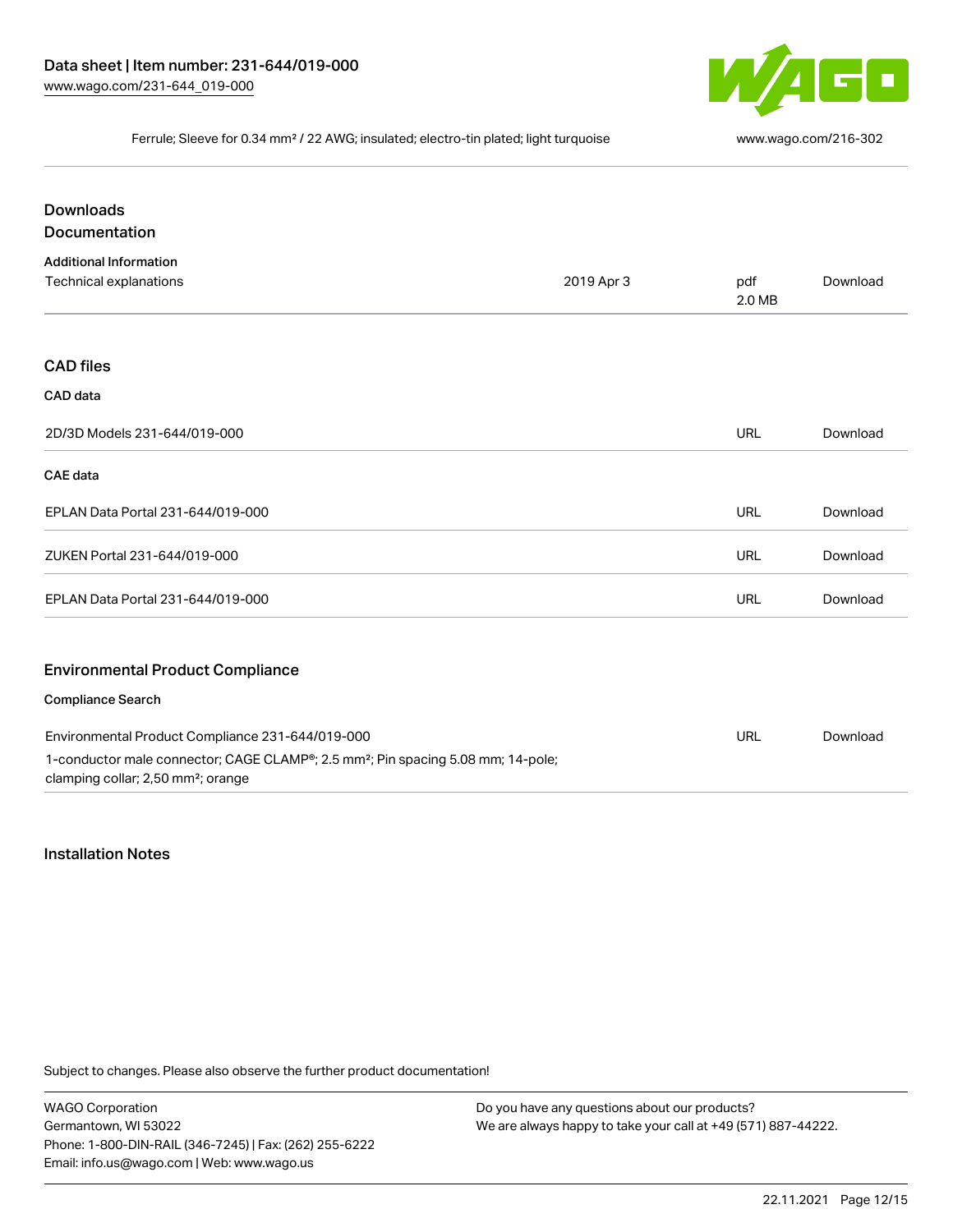



Inserting a conductor via 3.5 mm screwdriver – CAGE CLAMP® actuation parallel to conductor entry.



Inserting a conductor via 3.5 mm screwdriver – CAGE CLAMP® actuation perpendicular to conductor entry.



Inserting a conductor into CAGE CLAMP® unit via operating lever (231-291).



Inserting a conductor via operating tool.

#### Coding



Coding a male header – fitting coding key(s).

Subject to changes. Please also observe the further product documentation!

WAGO Corporation Germantown, WI 53022 Phone: 1-800-DIN-RAIL (346-7245) | Fax: (262) 255-6222 Email: info.us@wago.com | Web: www.wago.us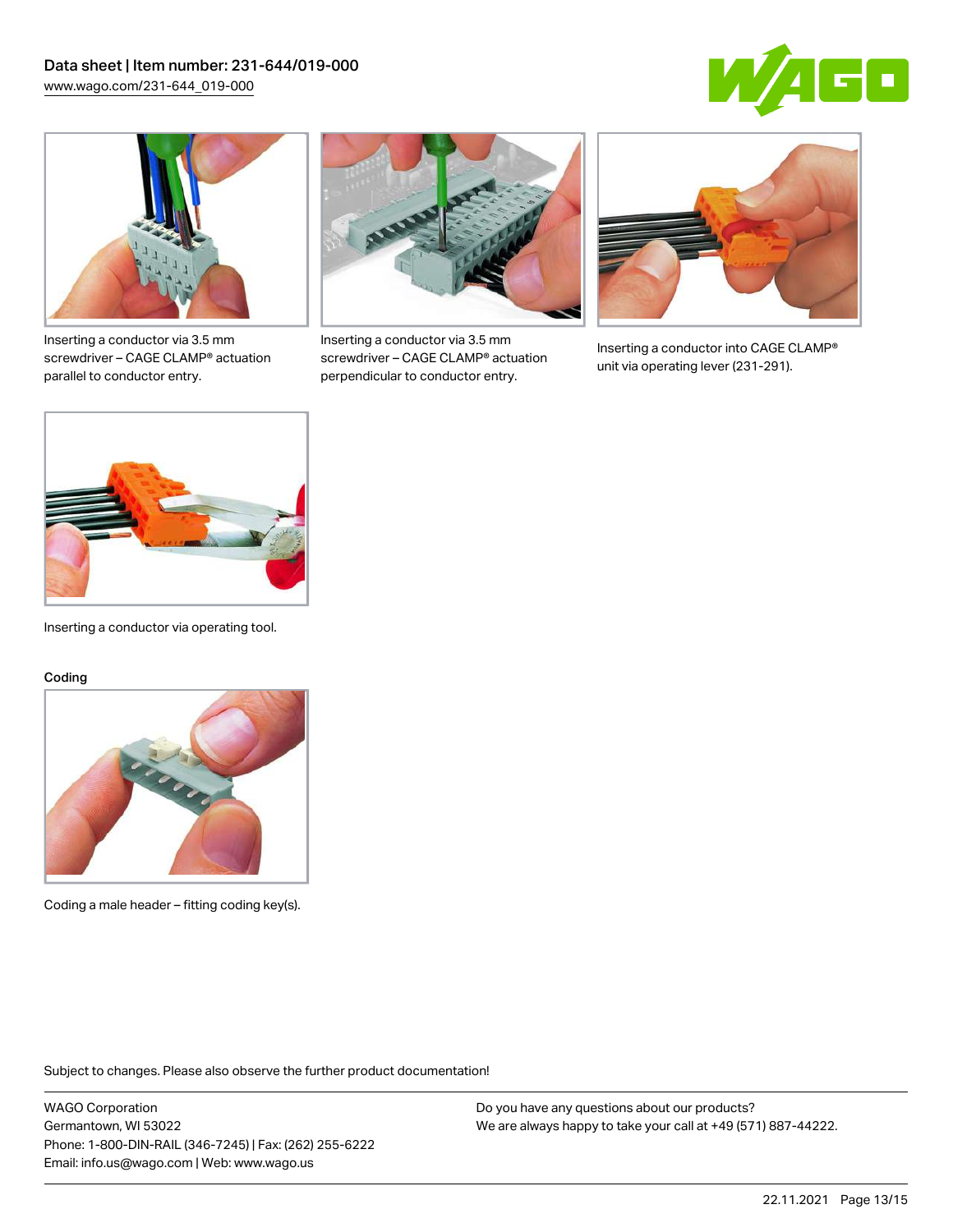



Testing – female connector with CAGE CLAMP®

Integrated test ports for testing perpendicular to conductor entry via 2 or 2.3 mm Ø test plug

Installation



Male connector with strain relief plate



Strain relief housing shown with a male connector equipped with CAGE CLAMP®

Marking

Subject to changes. Please also observe the further product documentation!

WAGO Corporation Germantown, WI 53022 Phone: 1-800-DIN-RAIL (346-7245) | Fax: (262) 255-6222 Email: info.us@wago.com | Web: www.wago.us